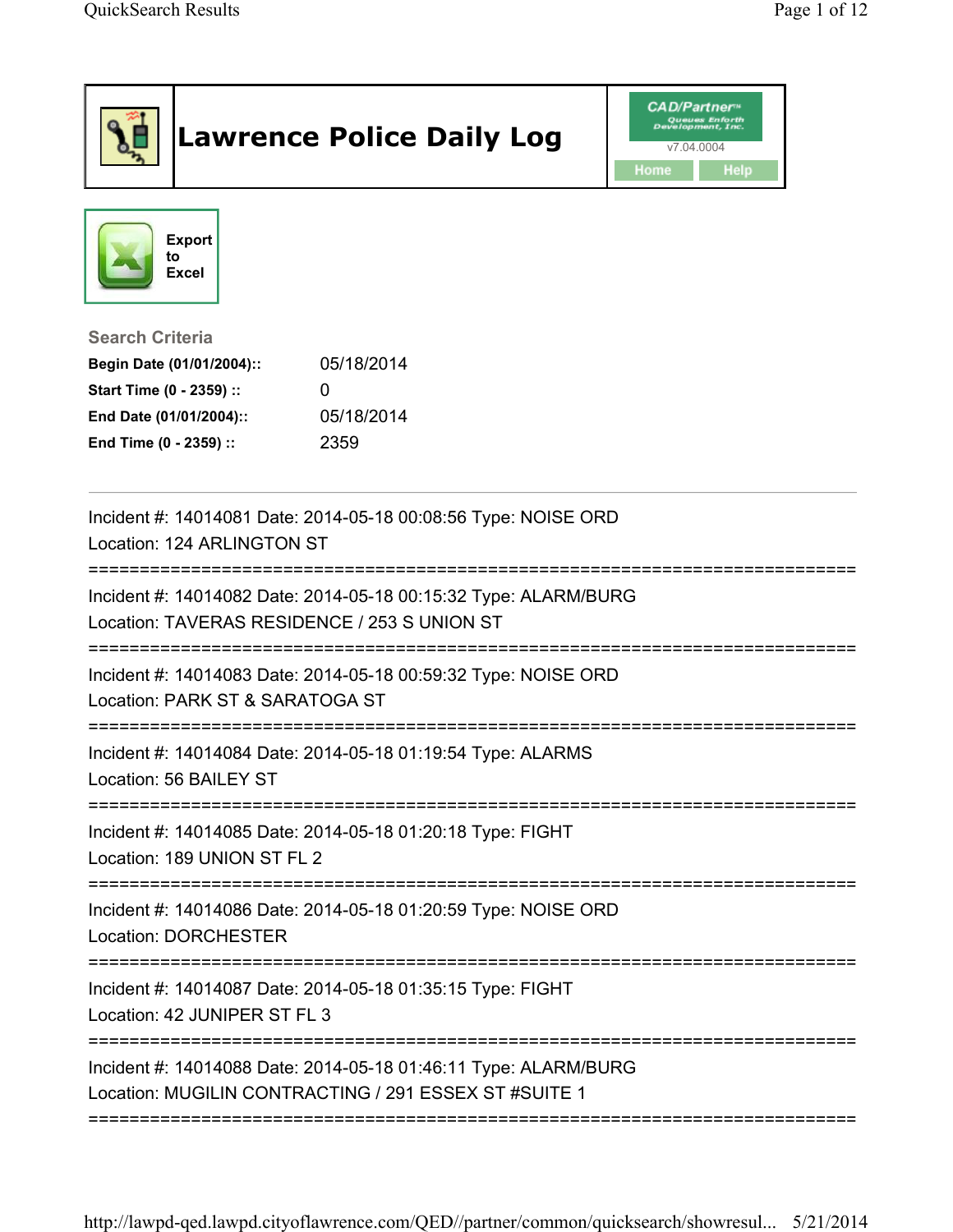| Incident #: 14014089 Date: 2014-05-18 01:50:40 Type: MISSING PERS<br>Location: 12 TENNEY ST #E                                      |
|-------------------------------------------------------------------------------------------------------------------------------------|
| Incident #: 14014090 Date: 2014-05-18 01:58:33 Type: DOMESTIC/PROG<br>Location: 9 WINSLOW PL FL 1                                   |
| Incident #: 14014091 Date: 2014-05-18 02:01:48 Type: DISTURBANCE<br>Location: 546 HAVERHILL ST FL 2                                 |
| Incident #: 14014092 Date: 2014-05-18 02:09:55 Type: FIGHT<br>Location: 90 ALDER ST                                                 |
| Incident #: 14014093 Date: 2014-05-18 02:15:19 Type: UNWANTEDGUEST<br>Location: 109 NEWTON ST                                       |
| Incident #: 14014094 Date: 2014-05-18 02:17:17 Type: LOUD NOISE<br>Location: 196 HIGH ST                                            |
| Incident #: 14014095 Date: 2014-05-18 02:25:15 Type: MEDIC SUPPORT<br>Location: MCDONALDS / 50 BROADWAY<br>======================== |
| Incident #: 14014096 Date: 2014-05-18 02:27:09 Type: NOISE ORD<br>Location: 294 S UNION ST FL 3                                     |
| Incident #: 14014097 Date: 2014-05-18 02:31:49 Type: HIT & RUN M/V<br>Location: 145 AMESBURY ST                                     |
| Incident #: 14014098 Date: 2014-05-18 02:32:32 Type: M/V STOP<br>Location: ANDOVER ST                                               |
| Incident #: 14014099 Date: 2014-05-18 02:45:35 Type: DISTURBANCE<br>Location: SPRINGFIELD ST                                        |
| Incident #: 14014100 Date: 2014-05-18 02:52:42 Type: A&B PROG<br>Location: 69 GREENWOOD ST FL 3                                     |
| Incident #: 14014101 Date: 2014-05-18 03:01:26 Type: NOISE ORD<br>Location: 85 BENNINGTON ST FL 2                                   |
| Incident #: 14014102 Date: 2014-05-18 03:15:02 Type: SUS PERS/MV                                                                    |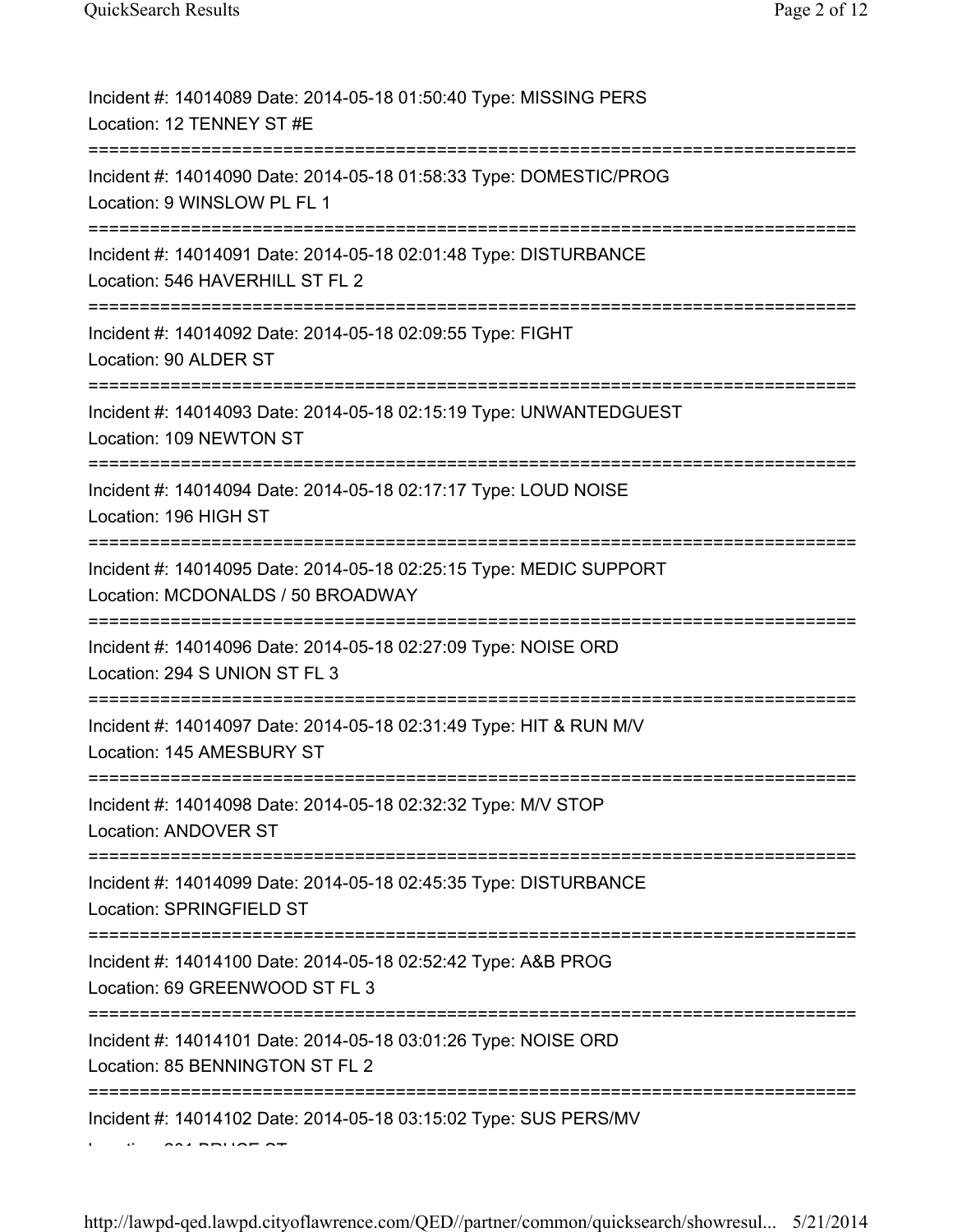| Incident #: 14014103 Date: 2014-05-18 03:50:51 Type: THREATS<br>Location: 20 BENNINGTON ST FL 1                                        |
|----------------------------------------------------------------------------------------------------------------------------------------|
| Incident #: 14014104 Date: 2014-05-18 03:59:23 Type: SHOTS FIRED<br>Location: 29 SPRINGFIELD ST                                        |
| Incident #: 14014105 Date: 2014-05-18 04:03:07 Type: UNWANTEDGUEST<br>Location: 109 NEWTON ST                                          |
| Incident #: 14014106 Date: 2014-05-18 04:15:17 Type: NOISE ORD<br>Location: 294 S UNION ST                                             |
| Incident #: 14014107 Date: 2014-05-18 04:36:25 Type: INVESTIGATION<br>Location: 109 GARDEN ST<br>===================================== |
| Incident #: 14014108 Date: 2014-05-18 04:49:42 Type: MAL DAMAGE<br>Location: 6 HAVERHILL ST                                            |
| Incident #: 14014109 Date: 2014-05-18 05:48:07 Type: UNKNOWN PROB<br>Location: 327 LOWELL ST                                           |
| Incident #: 14014110 Date: 2014-05-18 06:02:22 Type: B&E/PAST<br>Location: 85 ANDOVER ST #3                                            |
| Incident #: 14014111 Date: 2014-05-18 07:17:18 Type: MISSING PERS<br>Location: 9 SARATOGA ST                                           |
| Incident #: 14014112 Date: 2014-05-18 07:34:19 Type: SUS PERS/MV<br>Location: ARLINGTON ST & BROADWAY                                  |
| :======================<br>Incident #: 14014113 Date: 2014-05-18 07:44:27 Type: VANDALISM<br>Location: 121 NEWTON ST                   |
| Incident #: 14014114 Date: 2014-05-18 07:53:42 Type: ALARM/BURG<br>Location: LAWRENCE HIGH / 70 N PARISH RD                            |
| Incident #: 14014115 Date: 2014-05-18 08:48:37 Type: SUS PERS/MV<br>Location: SUNNYSIDE DINER / 639 BROADWAY                           |
|                                                                                                                                        |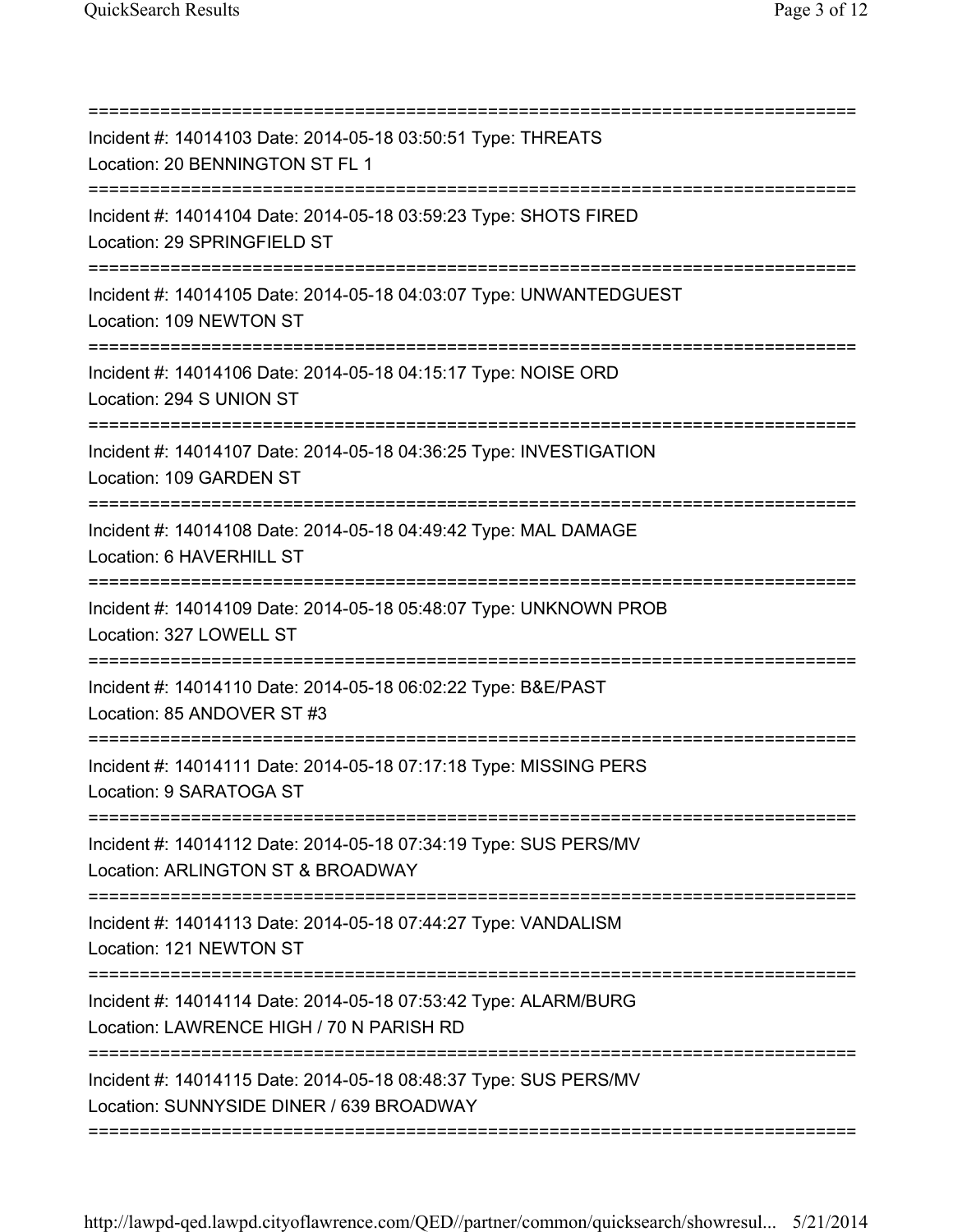| Incident #: 14014117 Date: 2014-05-18 08:55:50 Type: MAL DAMAGE<br>Location: 145 AMESBURY ST                                                  |
|-----------------------------------------------------------------------------------------------------------------------------------------------|
| Incident #: 14014116 Date: 2014-05-18 08:55:54 Type: VIO CITY ORD<br>Location: BROADWAY & WHITMAN ST<br>===================================== |
| Incident #: 14014118 Date: 2014-05-18 08:59:26 Type: VANDALISM<br>Location: 138 MARGIN ST                                                     |
| Incident #: 14014119 Date: 2014-05-18 09:33:13 Type: DOMESTIC/PROG<br>Location: 570 S UNION ST #10                                            |
| Incident #: 14014121 Date: 2014-05-18 10:01:05 Type: ANIMAL COMPL<br>Location: 62 BELMONT ST                                                  |
| Incident #: 14014120 Date: 2014-05-18 10:02:03 Type: INVESTIGATION<br>Location: 79 ABBOTT ST                                                  |
| Incident #: 14014122 Date: 2014-05-18 10:07:22 Type: RECOV/STOL/MV<br>Location: 106 ABBOTT ST                                                 |
| Incident #: 14014123 Date: 2014-05-18 10:07:37 Type: M/V STOP<br>Location: MANCHESTER ST & WASHINGTON ST                                      |
| Incident #: 14014124 Date: 2014-05-18 10:13:40 Type: DISTURBANCE<br>Location: 3 EASTON ST FL 2                                                |
| Incident #: 14014125 Date: 2014-05-18 10:18:39 Type: VANDALISM<br>Location: 15 BIGELOW ST                                                     |
| Incident #: 14014126 Date: 2014-05-18 10:29:32 Type: DK (DRUNK)<br>Location: 7 WINTHROP AV                                                    |
| Incident #: 14014127 Date: 2014-05-18 10:47:27 Type: MAL DAMAGE<br>Location: ELAINE'S / 234 HAMPSHIRE ST                                      |
| Incident #: 14014128 Date: 2014-05-18 10:50:11 Type: DOMESTIC/PROG<br>Location: 46 AMESBURY ST #6A                                            |
| Incident #: 14014129 Date: 2014-05-18 11:14:28 Type: M/V STOP                                                                                 |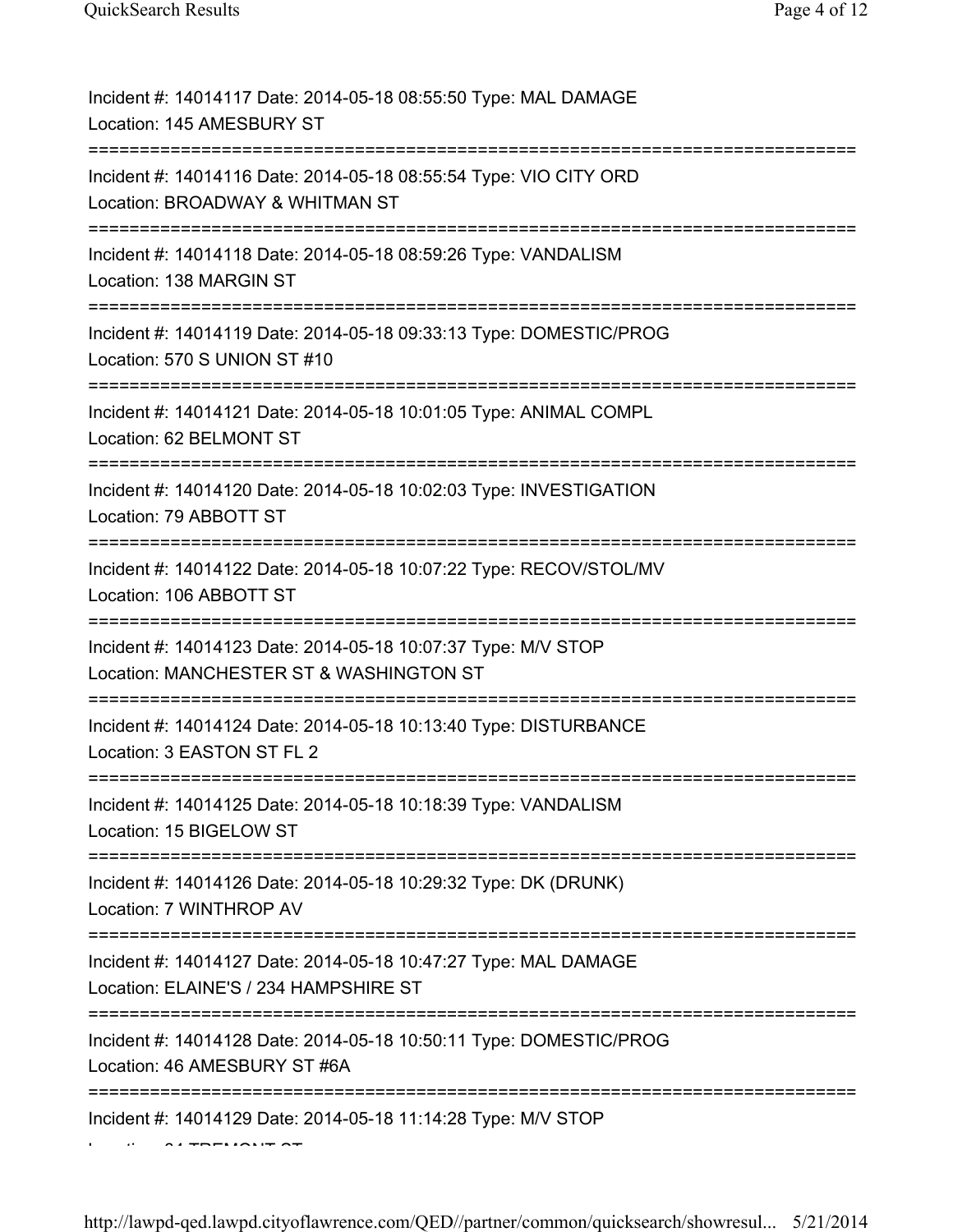| Incident #: 14014130 Date: 2014-05-18 11:19:23 Type: SUS PERS/MV<br>Location: 7 GARFIELD ST                                                                         |
|---------------------------------------------------------------------------------------------------------------------------------------------------------------------|
| Incident #: 14014131 Date: 2014-05-18 11:30:32 Type: SUS PERS/MV<br>Location: 50 BROADWAY                                                                           |
| Incident #: 14014132 Date: 2014-05-18 11:38:51 Type: INVEST CONT<br>Location: 98 ANDOVER ST                                                                         |
| Incident #: 14014133 Date: 2014-05-18 12:04:15 Type: ALARM/BURG<br>Location: U S MARSHALLS / 499 ESSEX ST<br>==================================                     |
| Incident #: 14014134 Date: 2014-05-18 12:05:05 Type: M/V STOP<br>Location: BODWELL ST & GREENWOOD ST<br>====================                                        |
| Incident #: 14014135 Date: 2014-05-18 12:05:40 Type: SUICIDE ATTEMPT<br>Location: 427 LOWELL ST<br>=================================                                |
| Incident #: 14014136 Date: 2014-05-18 12:06:21 Type: TOW OF M/V<br>Location: 101 HOWARD ST                                                                          |
| Incident #: 14014137 Date: 2014-05-18 12:12:16 Type: ASSIST FIRE<br>Location: 0 BROADWAY                                                                            |
| Incident #: 14014138 Date: 2014-05-18 12:17:53 Type: DISTURBANCE<br>Location: 13 KINGSTON ST                                                                        |
| Incident #: 14014139 Date: 2014-05-18 12:23:32 Type: ALARM/BURG<br>Location: LEONARD SCHOOL / 60 ALLEN ST                                                           |
| Incident #: 14014140 Date: 2014-05-18 12:43:31 Type: KEEP PEACE<br>Location: 109 GARDEN ST                                                                          |
| Incident #: 14014141 Date: 2014-05-18 12:45:44 Type: 911 HANG UP<br>Location: 66 TRENTON ST                                                                         |
| ;===================================<br>Incident #: 14014142 Date: 2014-05-18 13:06:34 Type: ALARM/BURG<br>Location: GALLAXY CENTRAL VACCUUM SYSTEM / 16 BALLARD RD |
|                                                                                                                                                                     |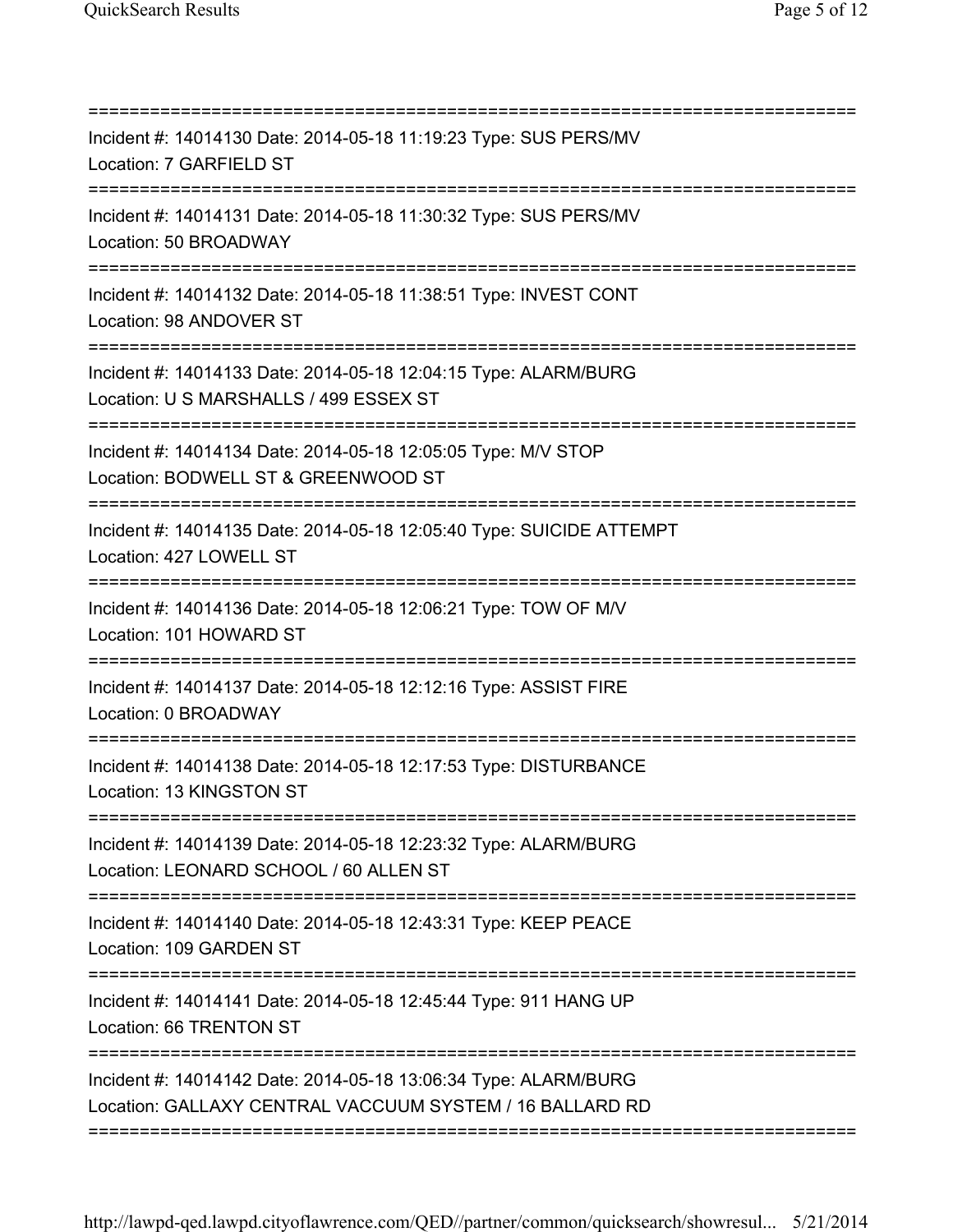| Incident #: 14014143 Date: 2014-05-18 13:08:51 Type: AUTO ACC/NO PI<br>Location: GO 1 DOLLAR / 73 WINTHROP AV    |
|------------------------------------------------------------------------------------------------------------------|
| Incident #: 14014144 Date: 2014-05-18 13:11:28 Type: STOL/MV/PAS<br>Location: BERNARD AV & HANCOCK ST            |
| Incident #: 14014145 Date: 2014-05-18 13:23:54 Type: LARCENY/PAST<br>Location: WALK-IN / 202 LAWRENCE ST         |
| Incident #: 14014146 Date: 2014-05-18 13:44:04 Type: AUTO ACC/NO PI<br>Location: BROADWAY & ESSEX ST             |
| Incident #: 14014147 Date: 2014-05-18 13:55:28 Type: LARCENY/PAST<br>Location: WALK-IN / 18 BELLEVUE ST          |
| Incident #: 14014148 Date: 2014-05-18 13:56:17 Type: INVESTIGATION<br>Location: 139 E HAVERHILL ST               |
| Incident #: 14014149 Date: 2014-05-18 14:07:33 Type: NOISE ORD<br>Location: 3 LOWELL TER                         |
| Incident #: 14014150 Date: 2014-05-18 14:09:51 Type: AUTO ACC/NO PI<br>Location: 114 LIQUORS / 80 WINTHROP AV    |
| Incident #: 14014151 Date: 2014-05-18 14:19:37 Type: RECOV/STOL/MV<br>Location: DUNKIN DONUTS / 99 WINTHROP AV   |
| Incident #: 14014152 Date: 2014-05-18 14:25:21 Type: THREATS<br>Location: BROOK ST & UNION ST                    |
| Incident #: 14014153 Date: 2014-05-18 14:28:03 Type: SUICIDE ATTEMPT<br>Location: 17 MORTON ST #SIDE             |
| :===========<br>Incident #: 14014154 Date: 2014-05-18 14:36:31 Type: SUICIDE ATTEMPT<br>Location: 257 ESSEX ST   |
| Incident #: 14014155 Date: 2014-05-18 14:45:14 Type: ALARM/BURG<br>Location: PARTHUM SCHOOL / 258 E HAVERHILL ST |
| Incident #: 14014156 Date: 2014-05-18 14:45:34 Type: NOISE ORD                                                   |
|                                                                                                                  |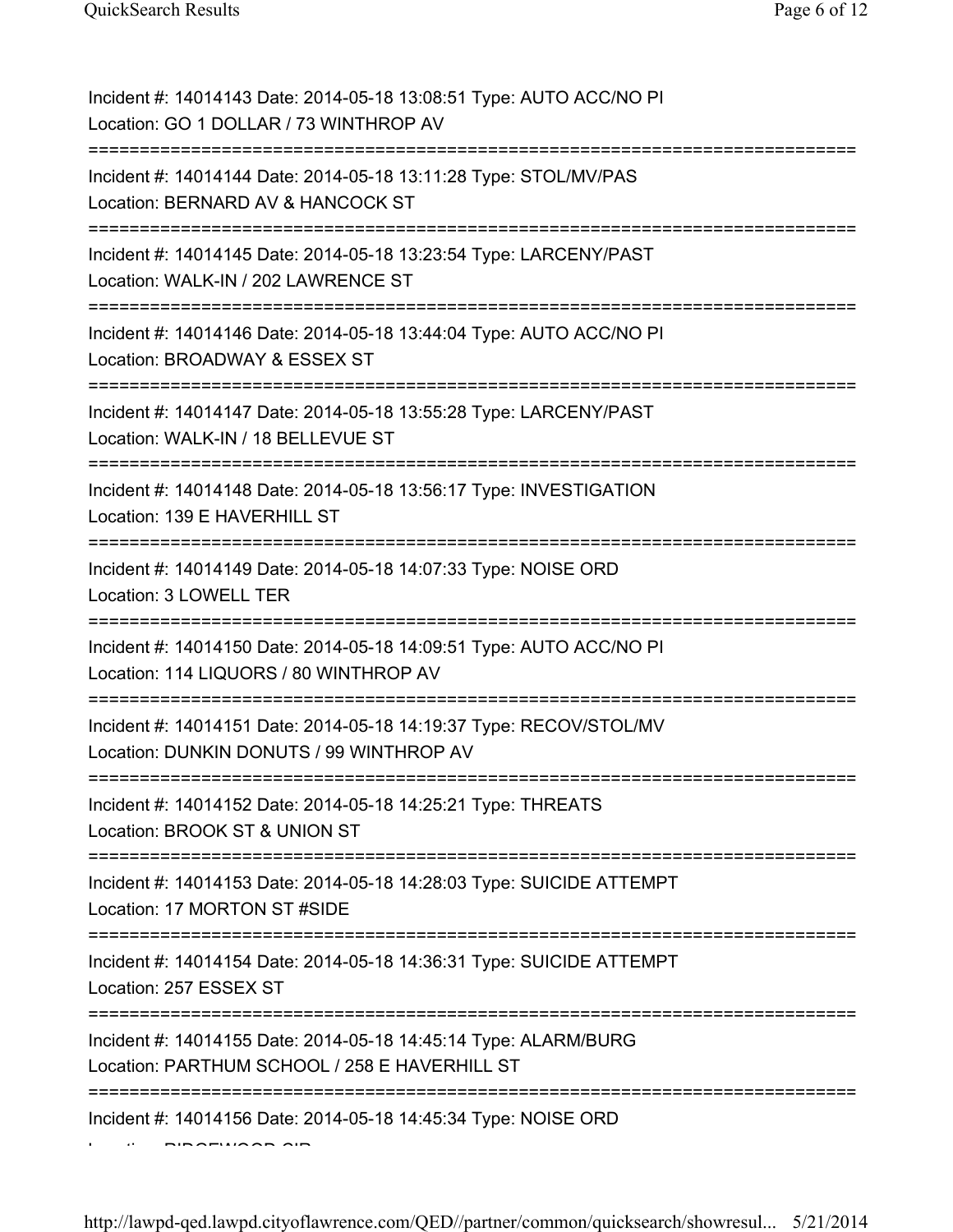| Incident #: 14014157 Date: 2014-05-18 14:47:39 Type: STOL/MV/PAS<br>Location: 33 BROOK ST<br>--------------------------------- |
|--------------------------------------------------------------------------------------------------------------------------------|
| Incident #: 14014158 Date: 2014-05-18 15:16:15 Type: ASSIST FIRE<br>Location: 30 GROTON ST #302                                |
| Incident #: 14014159 Date: 2014-05-18 15:17:10 Type: THREATS<br>Location: E&B AUTO / 33 MYRTLE ST                              |
| Incident #: 14014160 Date: 2014-05-18 15:18:22 Type: DISTURBANCE<br>Location: DUNKIN DONUTS / 99 WINTHROP AV                   |
| Incident #: 14014161 Date: 2014-05-18 15:44:15 Type: UNATENEDCHILD<br>Location: 6 LYNCH ST                                     |
| Incident #: 14014162 Date: 2014-05-18 15:57:31 Type: SUS PERS/MV<br>Location: 12 JAMES ST                                      |
| Incident #: 14014163 Date: 2014-05-18 16:04:14 Type: DOMESTIC/PAST<br>Location: 32 LAWRENCE ST #46                             |
| Incident #: 14014164 Date: 2014-05-18 16:08:06 Type: MISSING PERS<br>Location: 43 JACKSON ST                                   |
| Incident #: 14014165 Date: 2014-05-18 16:16:06 Type: TOW OF M/V<br>Location: ESSEX ST & MILL ST                                |
| Incident #: 14014166 Date: 2014-05-18 16:19:08 Type: NOISE ORD<br>Location: 503 LOWELL ST                                      |
| Incident #: 14014167 Date: 2014-05-18 16:30:16 Type: SUS PERS/MV<br>Location: 85 MANCHESTER ST                                 |
| =====================<br>Incident #: 14014169 Date: 2014-05-18 16:49:39 Type: LOUD NOISE<br>Location: AMES ST & SMITH ST       |
| Incident #: 14014168 Date: 2014-05-18 16:49:51 Type: ALARM/BURG<br>Location: LORENZO BUILDING / 599 CANAL ST                   |
|                                                                                                                                |

http://lawpd-qed.lawpd.cityoflawrence.com/QED//partner/common/quicksearch/showresul... 5/21/2014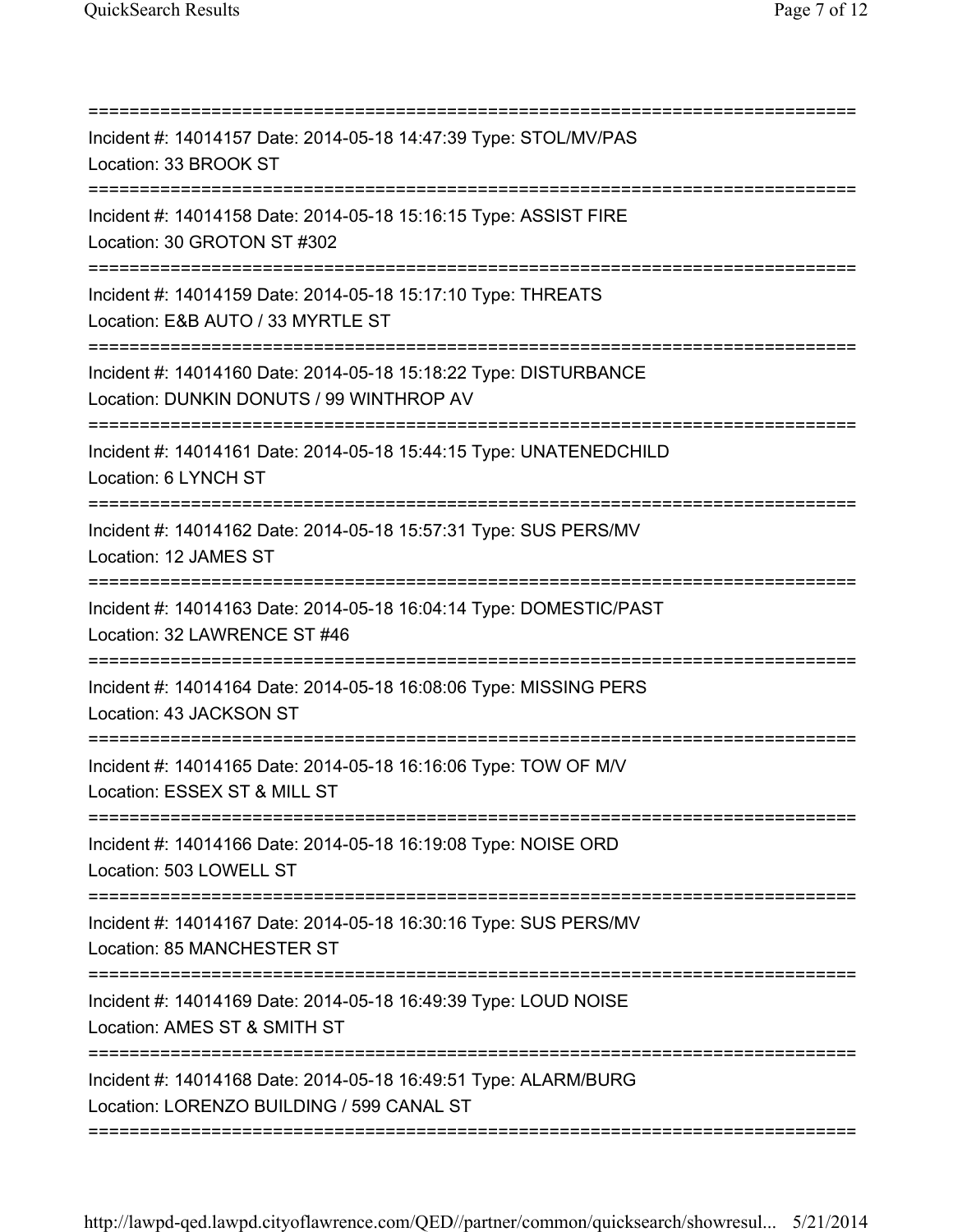| Incident #: 14014170 Date: 2014-05-18 16:56:18 Type: SUS PERS/MV<br>Location: 104 MARSTON ST                                              |
|-------------------------------------------------------------------------------------------------------------------------------------------|
| Incident #: 14014171 Date: 2014-05-18 16:57:03 Type: ALARM/BURG<br>Location: 3 GRAFTON ST                                                 |
| Incident #: 14014172 Date: 2014-05-18 16:58:01 Type: SUS PERS/MV<br>Location: RESERVOIR ST                                                |
| Incident #: 14014173 Date: 2014-05-18 17:13:11 Type: ALARM/BURG<br>Location: CARRIBBEAN BAKERY / 205 BROADWAY<br>;======================= |
| Incident #: 14014174 Date: 2014-05-18 17:30:34 Type: UNWANTEDGUEST<br>Location: 190 LAWRENCE ST                                           |
| Incident #: 14014175 Date: 2014-05-18 17:37:03 Type: MISSING PERS<br>Location: 20 BUNKERHILL ST                                           |
| Incident #: 14014176 Date: 2014-05-18 17:38:33 Type: INVEST CONT<br>Location: 176 ABBOTT ST                                               |
| Incident #: 14014177 Date: 2014-05-18 17:46:44 Type: ALARM/BURG<br>Location: 4 MEDFORD ST                                                 |
| Incident #: 14014178 Date: 2014-05-18 17:59:15 Type: ASSSIT OTHER PD<br>Location: 90 LOWELL ST                                            |
| Incident #: 14014179 Date: 2014-05-18 18:14:42 Type: MEDIC SUPPORT<br>Location: BURGER KING / 187 BROADWAY                                |
| Incident #: 14014180 Date: 2014-05-18 18:20:18 Type: UNKNOWN PROB<br>Location: LAWRENCE PUBLIC LIBRARY / 51 LAWRENCE ST                   |
| Incident #: 14014181 Date: 2014-05-18 18:30:46 Type: B&E/PROG<br><b>Location: TRINITY ST</b>                                              |
| Incident #: 14014182 Date: 2014-05-18 18:35:10 Type: NOISE ORD<br>Location: 503 LOWELL ST                                                 |
| Incident #: 14014183 Date: 2014-05-18 18:41:17 Type: 209A/VIOLATION                                                                       |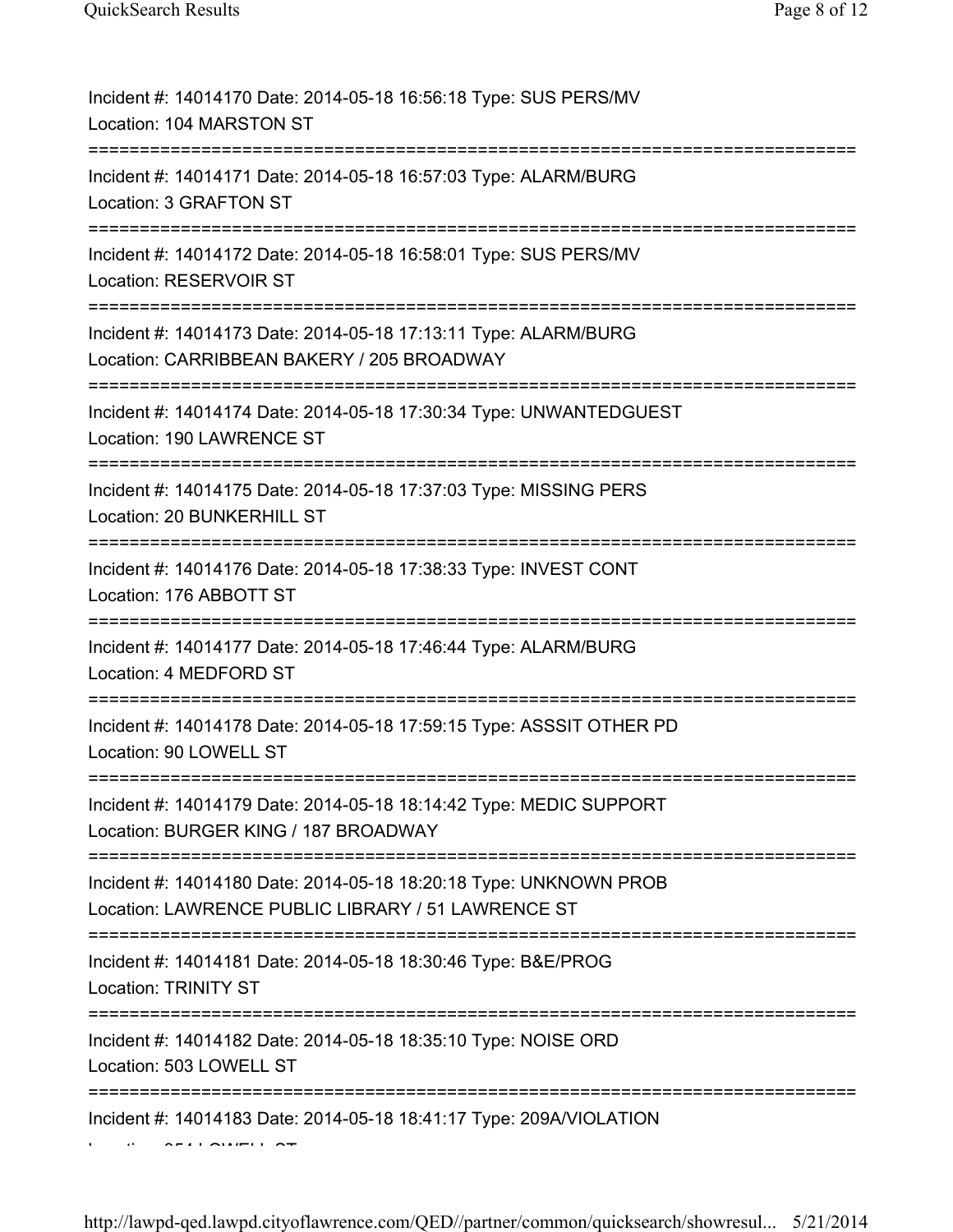| Incident #: 14014184 Date: 2014-05-18 18:45:27 Type: NOISE ORD<br>Location: 71 SALEM ST<br>==================================== |
|---------------------------------------------------------------------------------------------------------------------------------|
| Incident #: 14014185 Date: 2014-05-18 18:49:14 Type: NOISE ORD<br>Location: 168 SPRUCE ST                                       |
| Incident #: 14014187 Date: 2014-05-18 18:50:07 Type: DISTURBANCE<br>Location: WENDELL ST & WEST ST                              |
| Incident #: 14014186 Date: 2014-05-18 18:58:05 Type: KEEP PEACE<br>Location: 17 PLATT ST                                        |
| Incident #: 14014188 Date: 2014-05-18 19:04:07 Type: LOUD NOISE<br>Location: BARBER SHOP / 344 HAMPSHIRE ST                     |
| Incident #: 14014189 Date: 2014-05-18 19:06:20 Type: AUTO ACC/NO PI<br>Location: GENERAL ST & PROSPECT ST                       |
| Incident #: 14014190 Date: 2014-05-18 19:06:43 Type: MISSING PERS<br>Location: 357 HAMPSHIRE ST                                 |
| Incident #: 14014191 Date: 2014-05-18 19:20:49 Type: ALARM/HOLD<br>Location: KAILEY MARKET / 324 PROSPECT ST                    |
| Incident #: 14014192 Date: 2014-05-18 19:28:21 Type: NOISE ORD<br>Location: 101 EMMETT ST                                       |
| Incident #: 14014193 Date: 2014-05-18 19:47:44 Type: DISTURBANCE<br>Location: S UNION ST & SPRINGFIELD ST                       |
| Incident #: 14014194 Date: 2014-05-18 19:51:00 Type: M/V STOP<br>Location: DORCHESTER ST & WINTHROP AV                          |
| Incident #: 14014195 Date: 2014-05-18 19:55:42 Type: DOMESTIC/PROG<br>Location: 90 BEACON ST #10                                |
| :=============<br>Incident #: 14014196 Date: 2014-05-18 19:56:29 Type: NOISE ORD<br>Location: 73 AVON ST FL 3                   |
|                                                                                                                                 |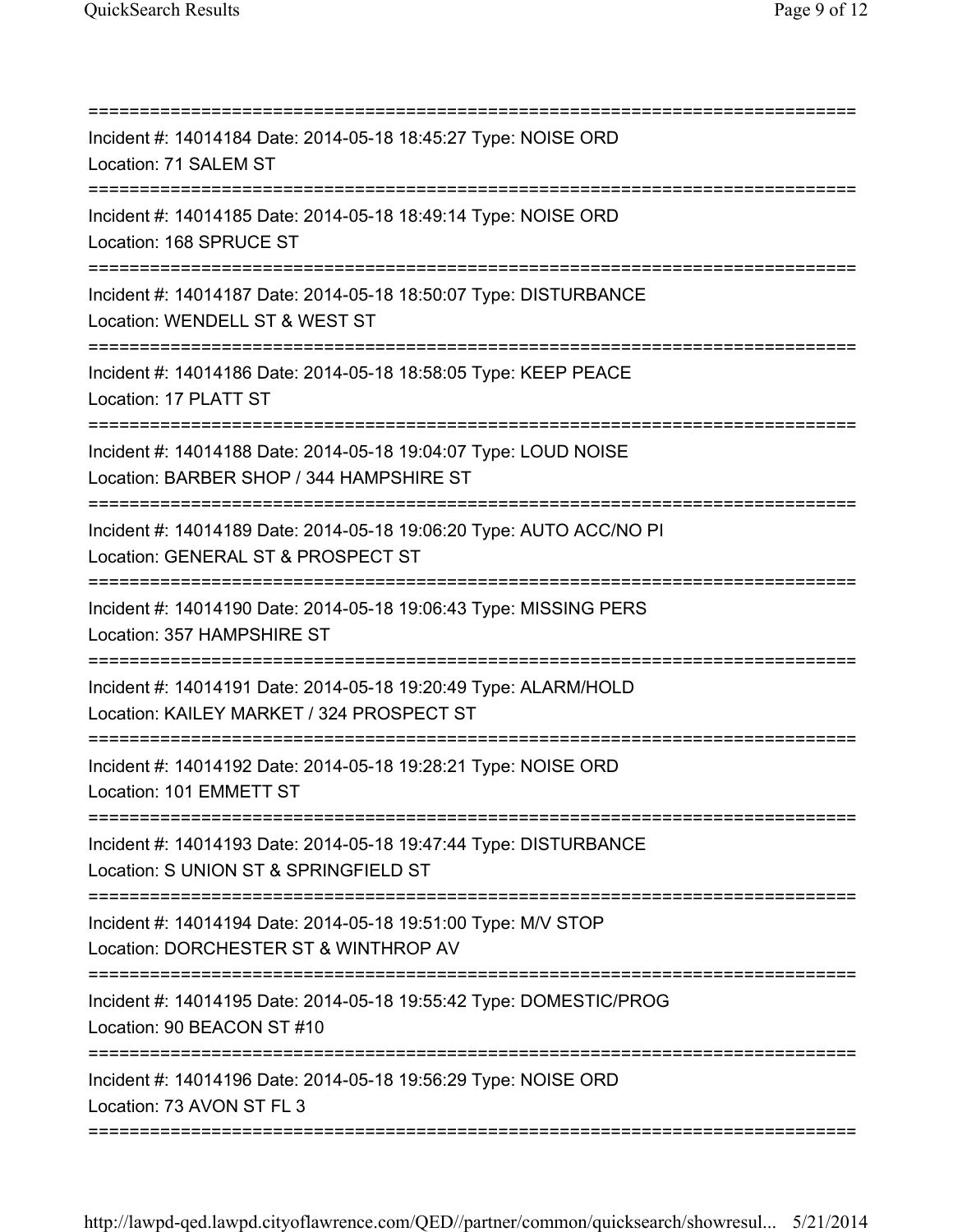| Incident #: 14014197 Date: 2014-05-18 19:57:26 Type: DOMESTIC/PROG<br>Location: 17 PLATT ST                                |
|----------------------------------------------------------------------------------------------------------------------------|
| Incident #: 14014198 Date: 2014-05-18 20:04:36 Type: NOISE ORD<br>Location: 17 MCKINLEY AV                                 |
| Incident #: 14014199 Date: 2014-05-18 20:07:18 Type: NOISE ORD<br>Location: 168 SPRUCE ST                                  |
| Incident #: 14014200 Date: 2014-05-18 20:12:43 Type: NOISE ORD<br>Location: 86 INMAN ST                                    |
| Incident #: 14014201 Date: 2014-05-18 20:14:40 Type: NOISE ORD<br>Location: 43 DOYLE ST                                    |
| Incident #: 14014202 Date: 2014-05-18 20:18:26 Type: NOISE ORD<br>Location: 5 MERRIMACK VIEW CT                            |
| Incident #: 14014203 Date: 2014-05-18 20:25:24 Type: ALARM/BURG<br>Location: 273 PROSPECT ST                               |
| Incident #: 14014204 Date: 2014-05-18 20:30:11 Type: NOISE ORD<br>Location: 40 MYRTLE ST                                   |
| Incident #: 14014205 Date: 2014-05-18 20:35:23 Type: CK WELL BEING<br>Location: 179 BAILEY ST FL 3                         |
| Incident #: 14014206 Date: 2014-05-18 20:50:18 Type: DOMESTIC/PROG<br>Location: 17 HOLTON ST FL 2                          |
| Incident #: 14014207 Date: 2014-05-18 20:50:38 Type: DOMESTIC/PROG<br>Location: 204 S UNION ST #4R                         |
| Incident #: 14014208 Date: 2014-05-18 20:55:22 Type: NOISE ORD<br>Location: 11 WALNUT ST                                   |
| -================================<br>Incident #: 14014209 Date: 2014-05-18 21:00:07 Type: NOISE ORD<br>Location: 1 MILL ST |
| Incident #: 14014210 Date: 2014-05-18 21:11:30 Type: NOISE ORD                                                             |
|                                                                                                                            |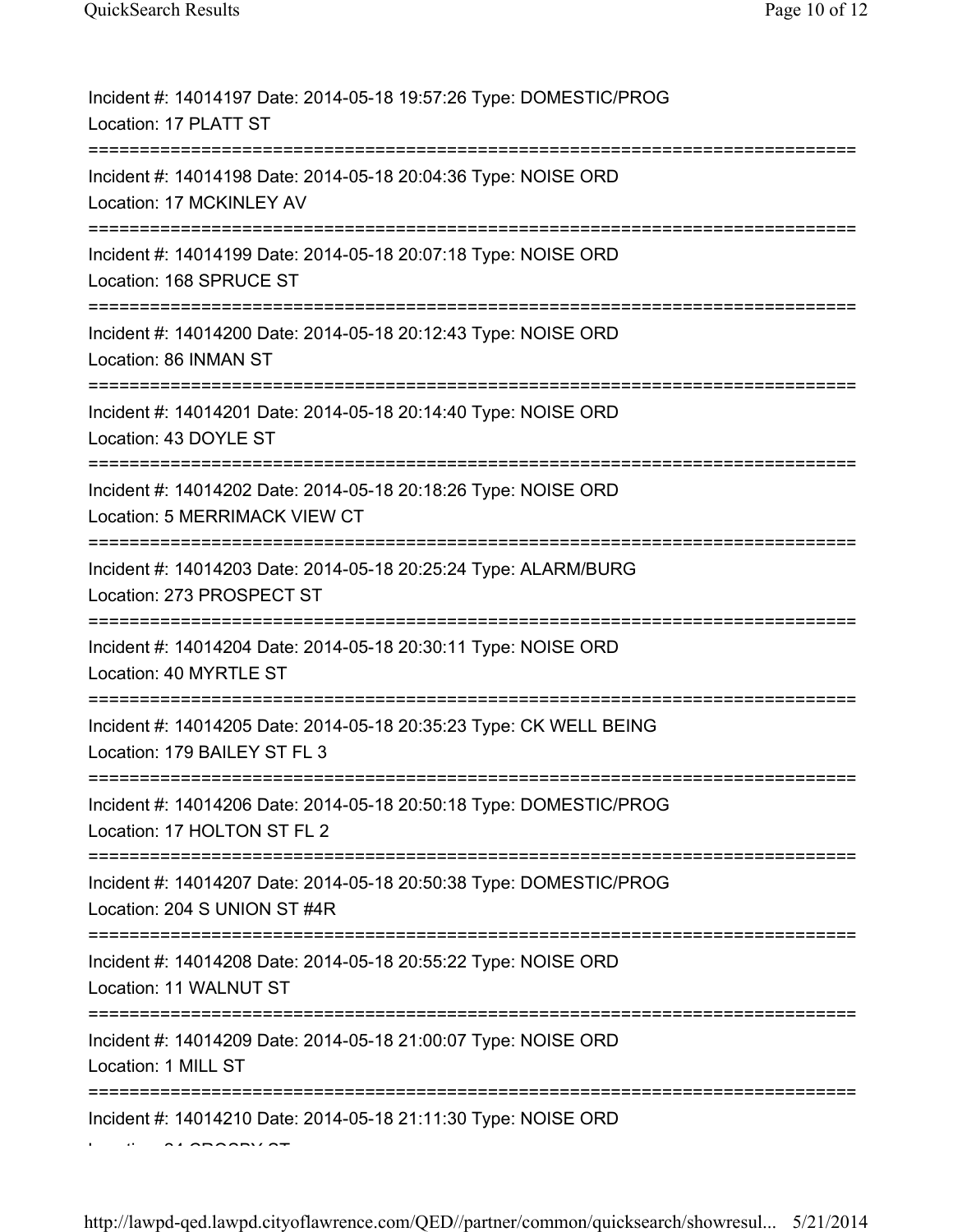| Incident #: 14014211 Date: 2014-05-18 21:12:04 Type: ALARM/BURG<br>Location: DUNKIN DONUTS / 50 S BROADWAY                     |
|--------------------------------------------------------------------------------------------------------------------------------|
| Incident #: 14014212 Date: 2014-05-18 21:14:14 Type: NOISE ORD<br>Location: BELMONT ST & KENDRICK ST                           |
| Incident #: 14014213 Date: 2014-05-18 21:34:15 Type: HIT & RUN M/V<br>Location: 279 PARK ST                                    |
| Incident #: 14014214 Date: 2014-05-18 21:54:50 Type: UNWANTEDGUEST<br>Location: 41 EUTAW ST FL 3                               |
| Incident #: 14014215 Date: 2014-05-18 22:01:47 Type: NOISE ORD<br>Location: 31 CROSBY ST                                       |
| Incident #: 14014216 Date: 2014-05-18 22:26:08 Type: DOMESTIC/PROG<br>Location: 379 HAVERHILL ST #3                            |
| Incident #: 14014217 Date: 2014-05-18 22:27:27 Type: AUTO ACC/NO PI<br>Location: 275 BROADWAY                                  |
| Incident #: 14014218 Date: 2014-05-18 22:28:37 Type: B&E/PAST<br>Location: 13 PORTLAND ST FL 2                                 |
| Incident #: 14014219 Date: 2014-05-18 22:37:46 Type: NOISE ORD<br>Location: 503 LOWELL ST                                      |
| Incident #: 14014220 Date: 2014-05-18 22:40:25 Type: FIRE/MV<br>Location: 32 HANCOCK ST                                        |
| Incident #: 14014222 Date: 2014-05-18 22:55:54 Type: GENERAL SERV<br>Location: DUNKIN DONUTS / 342 BROADWAY                    |
| ===================================<br>Incident #: 14014221 Date: 2014-05-18 22:56:36 Type: NOISE ORD<br>Location: 71 SALEM ST |
| Incident #: 14014223 Date: 2014-05-18 23:00:00 Type: EXTRA SURVEIL<br>Location: LAWRENCE AUTO SALVAGE / 54 MEDFORD ST          |
|                                                                                                                                |